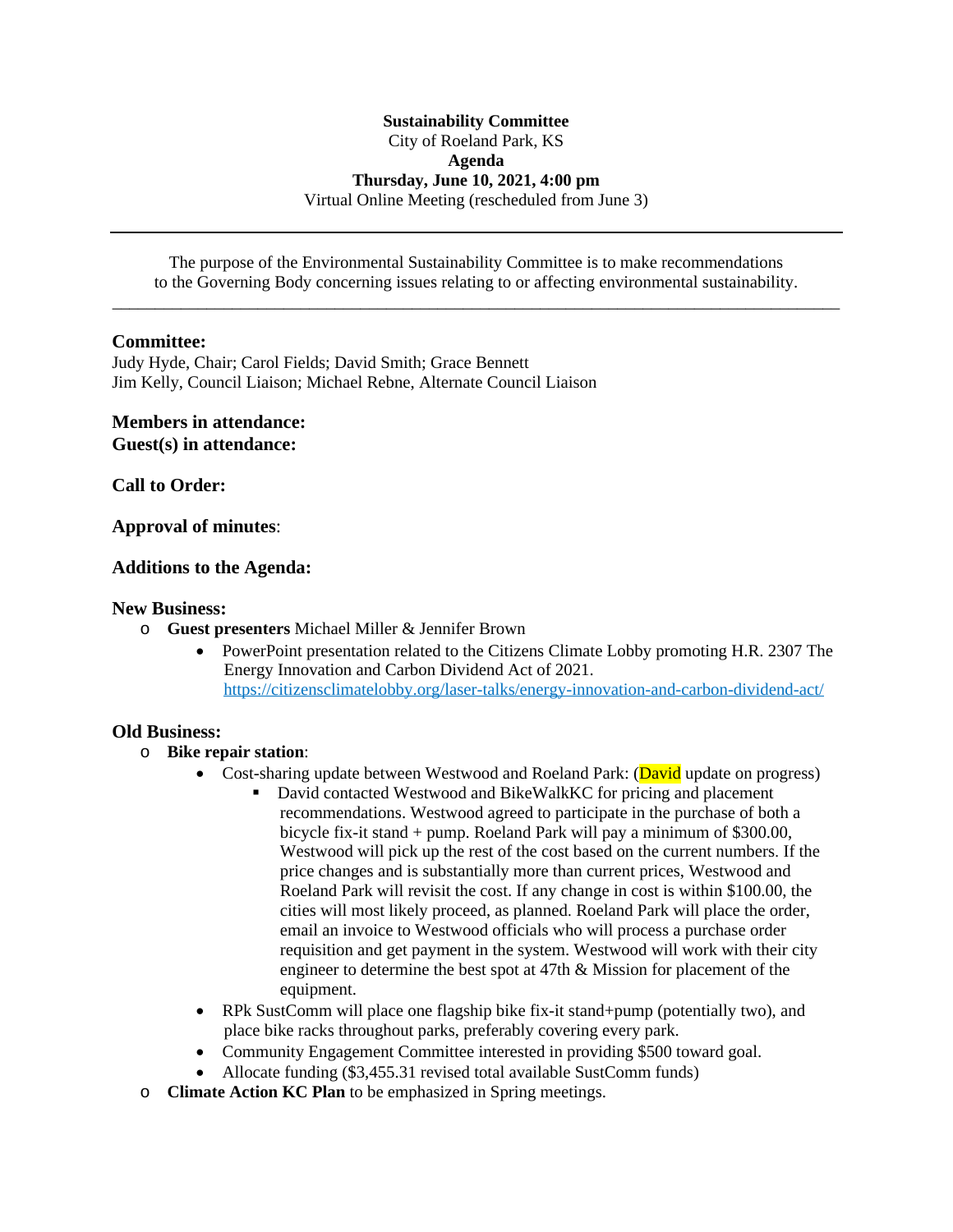- Page 52 has model ordinances for local governments / [https://kcmetroclimateplan.org](https://kcmetroclimateplan.org/)
	- **[Energy:](https://kcmetroclimateplan.org/)** [City already installing solar panels on City Hall & Community Center](https://kcmetroclimateplan.org/)
		- [Benchmarking ordinances](https://kcmetroclimateplan.org/) [–](https://kcmetroclimateplan.org/) [will likely use Dynamhex](https://kcmetroclimateplan.org/)
		- [Building performance requirements](https://kcmetroclimateplan.org/) [–](https://kcmetroclimateplan.org/) [work in progress?](https://kcmetroclimateplan.org/)
		- [International Energy Conservation Code 2021](https://kcmetroclimateplan.org/)
		- [Require energy disclosure at time of sale or rent](https://kcmetroclimateplan.org/)
		- [Link economic incentives to building performance](https://kcmetroclimateplan.org/) [–](https://kcmetroclimateplan.org/) possibly through [property tax? Start with retail+public buildings and see if similar](https://kcmetroclimateplan.org/)  [programs have been implemented elsewhere.](https://kcmetroclimateplan.org/)
		- [State and Federal incentive programs, Grace will be able to assist \(Grace\)](https://kcmetroclimateplan.org/)
	- **[Transportation](https://kcmetroclimateplan.org/)** [\(David\)](https://kcmetroclimateplan.org/)
		- [Possible Bird Scooter charging stations at City buildings?](https://kcmetroclimateplan.org/)
		- [Look into bike sharing with BWKC](https://kcmetroclimateplan.org/)
		- [Vision Zero](https://kcmetroclimateplan.org/) [–](https://kcmetroclimateplan.org/) [reduce transportation fatalities to zero](https://kcmetroclimateplan.org/)
		- [None of Roe's bus stops have benches or shelters](https://kcmetroclimateplan.org/) [–](https://kcmetroclimateplan.org/) this should be [addressed](https://kcmetroclimateplan.org/)
	- **[Land Use and Housing](https://kcmetroclimateplan.org/)**
		- [Parking maximums?](https://kcmetroclimateplan.org/)
		- [Develop](https://kcmetroclimateplan.org/) [Complete Streets \(Judy\)](https://kcmetroclimateplan.org/)
		- [Upgrade bike infrastructure via pumps](https://kcmetroclimateplan.org/)
		- [Some local variances for camper/RV parking given on case-by-case basis](https://kcmetroclimateplan.org/)
		- **•** [Prevent 3-car garages in replacement homes?](https://kcmetroclimateplan.org/)
	- **[Solid Waste](https://kcmetroclimateplan.org/)**
	- **[Single-use plastics](https://kcmetroclimateplan.org/)**
	- **[Green building codes](https://kcmetroclimateplan.org/)**
		- **•** [Permeable paving?](https://kcmetroclimateplan.org/)
	- **[Urban Greening](https://kcmetroclimateplan.org/)**
		- [Replace older monoculture trees with more diverse trees](https://kcmetroclimateplan.org/)
		- [Review Prairie Village](https://kcmetroclimateplan.org/)'s ne[w tree canopy protection ordinance](https://kcmetroclimateplan.org/)
		- [Requires a certain number of trees for a given frontage](https://kcmetroclimateplan.org/)
		- **•** [Partner with Parks/Rec](https://kcmetroclimateplan.org/)
	- **[Food Systems](https://kcmetroclimateplan.org/)** [\(David\)](https://kcmetroclimateplan.org/)
		- [Community garden?](https://kcmetroclimateplan.org/)
		- **•** [Personal plots, community donations?](https://kcmetroclimateplan.org/)
	- **[Other](https://kcmetroclimateplan.org/)**
		- **•** [Rain barrel reimbursement up to \\$75](https://kcmetroclimateplan.org/)

## **[Discussion/Update:](https://kcmetroclimateplan.org/)**

- o [Complete Streets Ordinance progress \(Judy\)](https://kcmetroclimateplan.org/)
- o [Should the SustComm return to in-person meetings or continue virtual meetings?](https://kcmetroclimateplan.org/) [Meeting time](https://kcmetroclimateplan.org/)  [change or remain the same?](https://kcmetroclimateplan.org/)
	- [Discussion, but no decision yet.](https://kcmetroclimateplan.org/)
- o [Budget](https://kcmetroclimateplan.org/) [\(\\$3,455.31 revised total available SustComm funds\)](https://kcmetroclimateplan.org/)
- o [Cooper Creek Park Restoration Project](https://kcmetroclimateplan.org/) [update](https://kcmetroclimateplan.org/) [\(Judy\)](https://kcmetroclimateplan.org/)
	- [Phase 1 going forward this year](https://kcmetroclimateplan.org/)<br>• SustComm will donate \$200 town
	- [SustComm](https://kcmetroclimateplan.org/) [will donate \\$200 toward native plants for](https://kcmetroclimateplan.org/) [Cooper Creek Park Phase 1](https://kcmetroclimateplan.org/)
- $\circ$  [Review recommendation of a city ordinance regarding maintenance of City tree canopy.](https://kcmetroclimateplan.org/) [\(Judy\)](https://kcmetroclimateplan.org/)
- o [SustComm to provide quarterly Council reports/updates](https://kcmetroclimateplan.org/) [per schedule \(Judy\)](https://kcmetroclimateplan.org/)
- $\circ$  [Accessible Home Design Workshop June 23](https://kcmetroclimateplan.org/)<sup>[rd](https://kcmetroclimateplan.org/)</sup> [\(Judy\)](https://kcmetroclimateplan.org/)